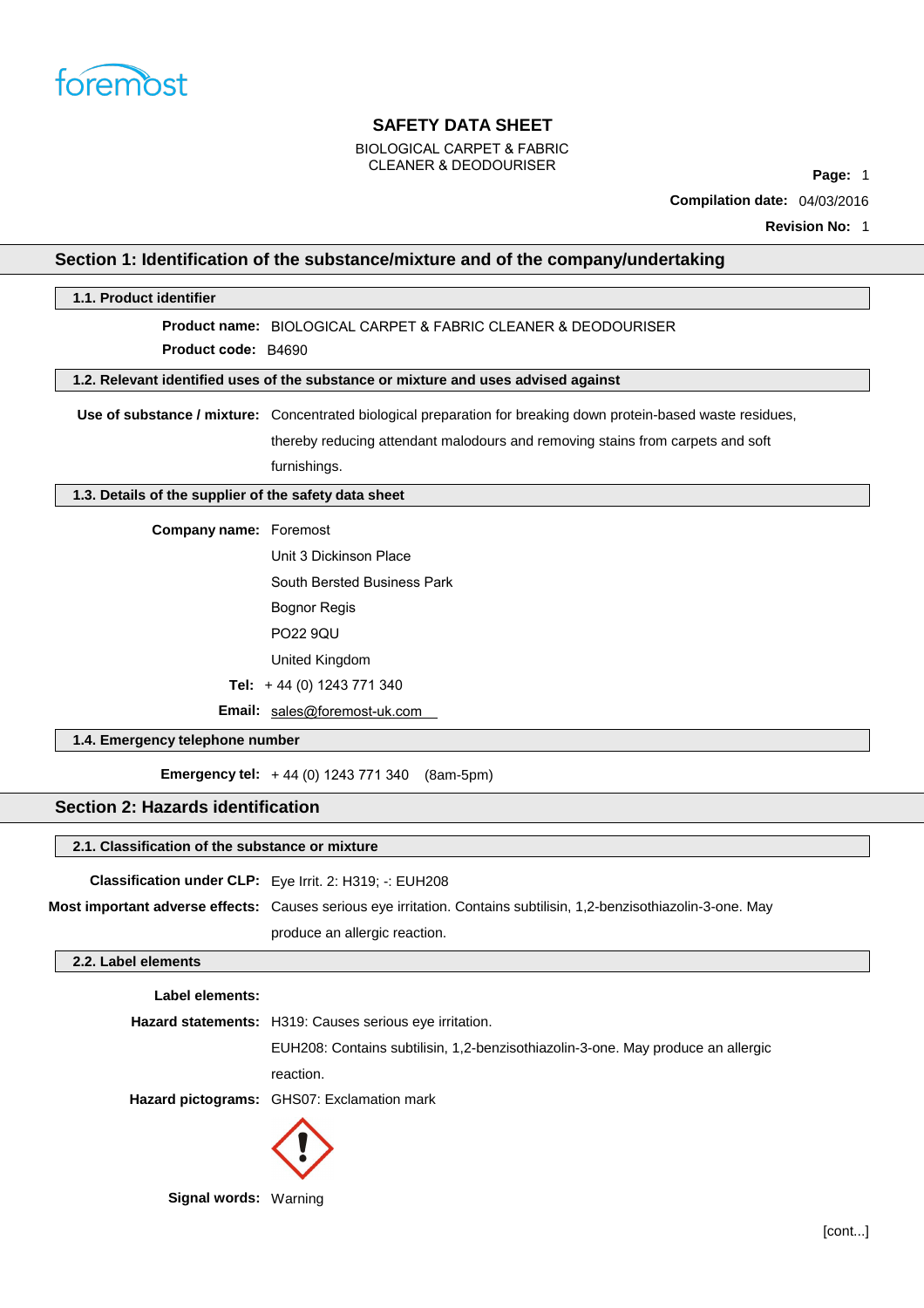# BIOLOGICAL CARPET & FABRIC CLEANER & DEODOURISER **Page:** <sup>2</sup>

**Precautionary statements:** P102: Keep out of reach of children.

P262: Do not get in eyes, on skin, or on clothing.

P264: Wash hands thoroughly after handling.

P305+351+338: IF IN EYES: Rinse cautiously with water for several minutes. Remove

contact lenses, if present and easy to do. Continue rinsing.

P337+313: If eye irritation persists: Get medical attention.

### **2.3. Other hazards**

**Other hazards:** Contains enzymes. May produce an allergic reaction. Use in a well ventilated area. Avoid breathing product spray.

PBT: This product is not identified as a PBT/vPvB substance.

# **Section 3: Composition/information on ingredients**

### **3.2. Mixtures**

#### **Hazardous ingredients:**

PROPANE-1,2-DIOL - REACH registered number(s): 01-2119457558-25

| <b>EINECS</b> | CAS     | PBT/WEL                                                 | <b>CLP Classification</b> | Percent |
|---------------|---------|---------------------------------------------------------|---------------------------|---------|
| 200-338-0     | 57-55-6 | Substance with a Community<br>workplace exposure limit. |                           | 3-10%   |

## PROPAN-2-OL

| Flam. Liq. 2: H225; Eye Irrit. 2: H319;<br>200-661-7<br>67-63-0<br>  STOT SE 3: H336 |  |  |  |  |  | 3-10% |
|--------------------------------------------------------------------------------------|--|--|--|--|--|-------|
|--------------------------------------------------------------------------------------|--|--|--|--|--|-------|

# ALCOHOLS C9-C11 ETHOXYLATED

| -          | 68439-45-2 | 1: H318<br>Tox. 4: H302; Eye Dam.<br>Acute | $1 - 3%$ |
|------------|------------|--------------------------------------------|----------|
| . <u>.</u> |            |                                            |          |

### **SUBTILISIN**

| 232-752-2 | $9014 - 01 - 1$ | STOT SE 3: H335; Skin Irrit. 2: H315;<br>Eye Dam. 1: H318; Resp. Sens. 1: | 0.1-1% |
|-----------|-----------------|---------------------------------------------------------------------------|--------|
|           |                 | H334; Aquatic Acute 1: H400                                               |        |

## **Section 4: First aid measures**

#### **4.1. Description of first aid measures**

**Skin contact:** Wash immediately with plenty of soap and water.

**Eye contact:** Bathe the eye with running water for 15 minutes.

**Ingestion:** Rinse mouth and throat with water and give sips of water to drink.

**Inhalation:** Remove victim to fresh air and seek medical attention if symptoms occur.

#### **4.2. Most important symptoms and effects, both acute and delayed**

**Skin contact:** There may be irritation and redness at the site of contact.

**Eye contact:** There may be irritation and redness. The eyes may water profusely.

**Ingestion:** There may be soreness and redness of the mouth and throat.

**Inhalation:** There may be irritation of the throat with a feeling of tightness in the chest.

**Delayed / immediate effects:** Immediate effects can be expected after short-term exposure.

#### **4.3. Indication of any immediate medical attention and special treatment needed**

**Immediate / special treatment:** Eye bathing equipment should be available on the premises.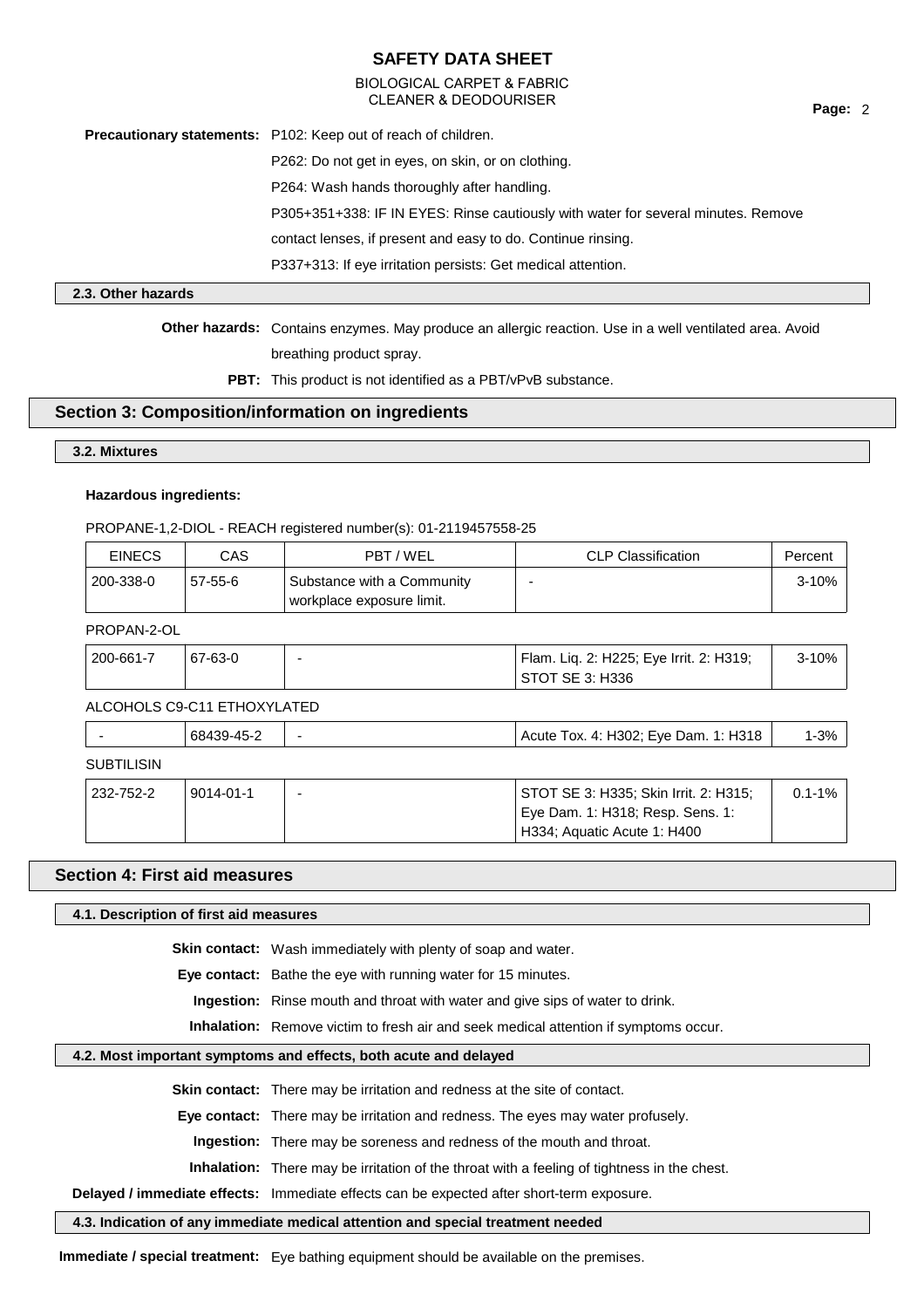BIOLOGICAL CARPET & FABRIC CLEANER & DEODOURISER **Page:** <sup>3</sup>

# **Section 5: Fire-fighting measures**

### **5.1. Extinguishing media**

**Extinguishing media:** Suitable extinguishing media for the surrounding fire should be used. Use water spray

to cool containers.

### **5.2. Special hazards arising from the substance or mixture**

**Exposure hazards:** Not applicable.

#### **5.3. Advice for fire-fighters**

**Advice for fire-fighters:** Wear self-contained breathing apparatus. Wear protective clothing to prevent contact

with skin and eyes.

# **Section 6: Accidental release measures**

#### **6.1. Personal precautions, protective equipment and emergency procedures**

**Personal precautions:** Refer to section 8 of SDS for personal protection details.

## **6.2. Environmental precautions**

**Environmental precautions:** No special environmental concerns.

#### **6.3. Methods and material for containment and cleaning up**

**Clean-up procedures:** Absorb into dry earth or sand. Transfer to a closable, labelled salvage container for

disposal by an appropriate method.

## **6.4. Reference to other sections**

**Reference to other sections:** Refer to section 8 of SDS.

### **Section 7: Handling and storage**

### **7.1. Precautions for safe handling**

**Handling requirements:** Ensure there is sufficient ventilation of the area.

### **7.2. Conditions for safe storage, including any incompatibilities**

Storage conditions: Store in a cool, well ventilated area. Keep container tightly closed.

## **7.3. Specific end use(s)**

**Specific end use(s):** No data available.

# **Section 8: Exposure controls/personal protection**

### **8.1. Control parameters**

#### **Hazardous ingredients:**

**PROPANE-1,2-DIOL**

#### **Workplace exposure limits: Respirable dust**

| State | <b>8 hour TWA</b> | 15 min. STEL | 8 hour TWA | 15 min. STEL |
|-------|-------------------|--------------|------------|--------------|
| EU    |                   |              | 474 mg/m3  |              |

**DNEL/PNEC Values**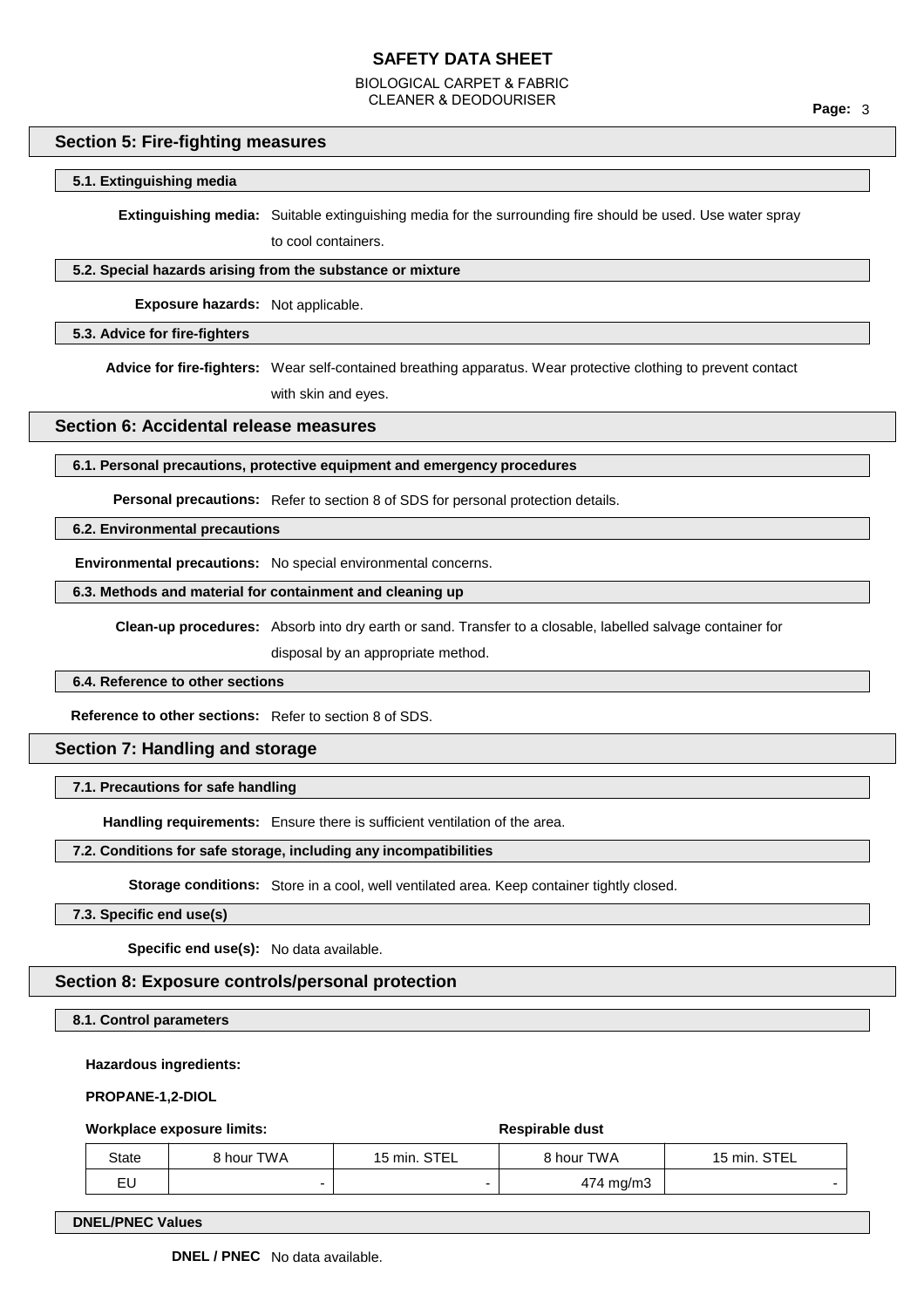# BIOLOGICAL CARPET & FABRIC CLEANER & DEODOURISER **Page:** <sup>4</sup>

#### **8.2. Exposure controls**

**Engineering measures:** Ensure there is sufficient ventilation of the area.

**Respiratory protection:** Respiratory protection not required. Use in a well ventilated area.

**Hand protection:** Not applicable.

**Eye protection:** Avoid contact with the eyes.

**Skin protection:** Not applicable.

# **Section 9: Physical and chemical properties**

## **9.1. Information on basic physical and chemical properties**

| <b>State: Liquid</b>                                 |                                   |                                              |                               |
|------------------------------------------------------|-----------------------------------|----------------------------------------------|-------------------------------|
|                                                      | <b>Colour:</b> Clear/Pale brown   |                                              |                               |
|                                                      | <b>Odour: Pleasant</b>            |                                              |                               |
| Evaporation rate: Not applicable.                    |                                   |                                              |                               |
|                                                      | <b>Oxidising: Not applicable.</b> |                                              |                               |
| <b>Solubility in water: Soluble</b>                  |                                   |                                              |                               |
|                                                      | Viscosity: Not applicable.        |                                              |                               |
| Boiling point/range $C: >100$                        |                                   | Melting point/range°C: $>0$                  |                               |
| <b>Flammability limits %: lower:</b> Not applicable. |                                   |                                              | <b>upper:</b> Not applicable. |
| Flash point°C: Not applicable.                       |                                   | Part.coeff. n-octanol/water: Not applicable. |                               |
| Autoflammability°C: Not applicable.                  |                                   | Vapour pressure: Not applicable.             |                               |
| Relative density: 1.02 g/cm3                         |                                   | $pH: 6-8$                                    |                               |
|                                                      | <b>VOC g/l:</b> Not applicable.   |                                              |                               |

## **9.2. Other information**

**Other information:** No data available.

# **Section 10: Stability and reactivity**

#### **10.1. Reactivity**

**Reactivity:** Stable under recommended transport or storage conditions.

#### **10.2. Chemical stability**

**Chemical stability:** Stable under normal conditions.

## **10.3. Possibility of hazardous reactions**

**Hazardous reactions:** Hazardous reactions will not occur under normal transport or storage conditions.

Decomposition may occur on exposure to conditions or materials listed below.

# **10.4. Conditions to avoid**

**Conditions to avoid:** Heat.

#### **10.5. Incompatible materials**

**Materials to avoid:** Strong oxidising agents. Strong acids.

## **10.6. Hazardous decomposition products**

**Haz. decomp. products:** No data available.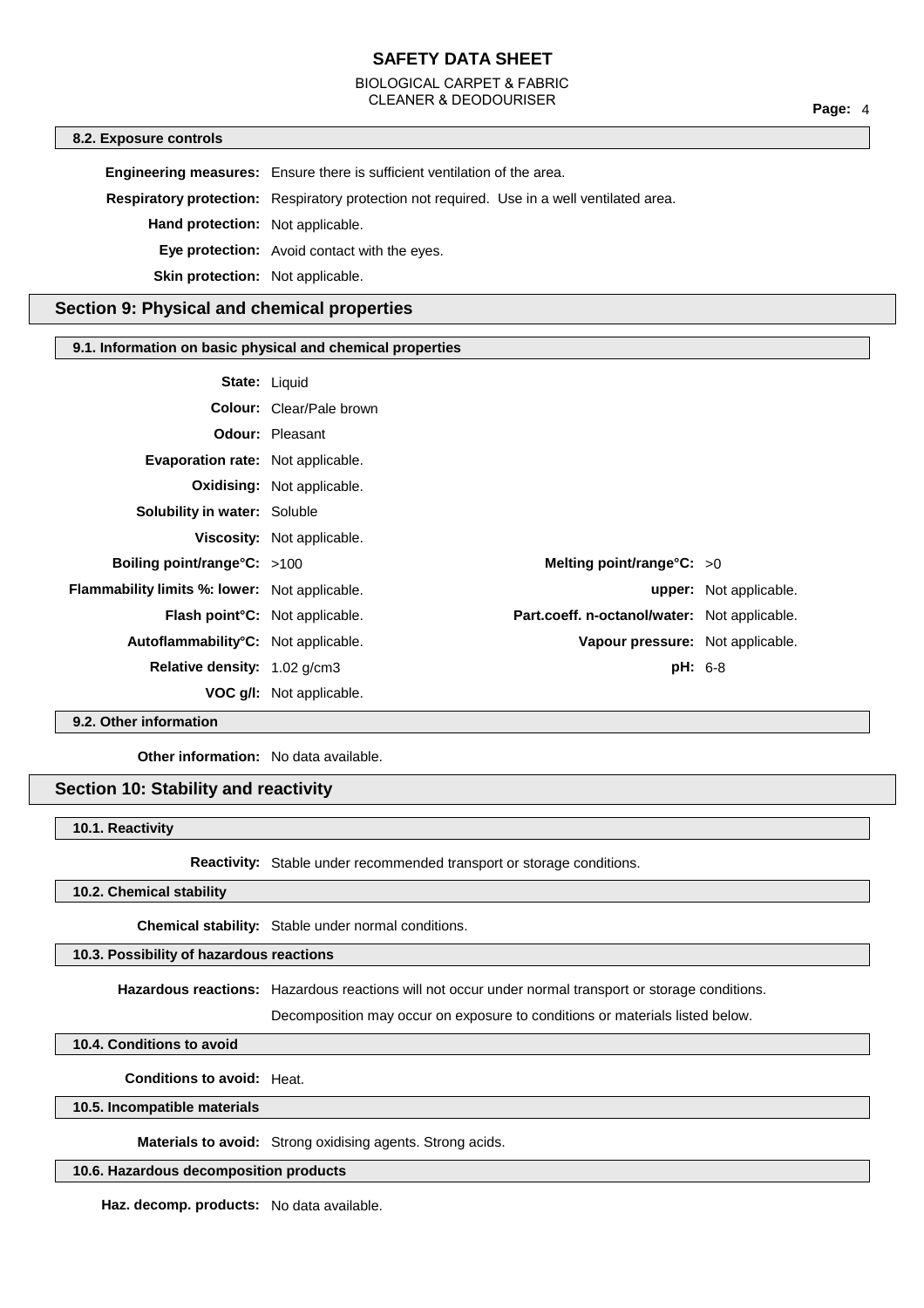# BIOLOGICAL CARPET & FABRIC CLEANER & DEODOURISER **Page:** <sup>5</sup>

# **Section 11: Toxicological information**

# **11.1. Information on toxicological effects**

## **Hazardous ingredients:**

## **PROPAN-2-OL**

| <b>IVN</b> | <b>RAT</b> | LD50        | 1088 | mg/kg           |
|------------|------------|-------------|------|-----------------|
| ' ORL      | <b>MUS</b> | LD50        | 3600 | $\lfloor$ mg/kg |
| ORL        | <b>RAT</b> | LD50        | 5045 | mg/kg           |
| ⊦SCU       | <b>MUS</b> | <b>LDLO</b> | 6    | gm/kg           |

## **SUBTILISIN**

| ່ OR∟ | . | LD50 | 3700 | na/kc<br>$\sim$ |
|-------|---|------|------|-----------------|
|       |   |      |      |                 |

## **Relevant hazards for product:**

| lazard                        | ≺oute  | Basis                 |
|-------------------------------|--------|-----------------------|
| Serious eye damage/irritation | $OP^7$ | Hazardous: calculated |

# **Excluded hazards for substance:**

| Hazard                         | Route | <b>Basis</b>          |
|--------------------------------|-------|-----------------------|
| Acute toxicity (ac. tox. 4)    |       | No hazard: calculated |
| Acute toxicity (ac. tox. 3)    |       | No hazard: calculated |
| Acute toxicity (ac. tox. 2)    |       | No hazard: calculated |
| Acute toxicity (ac. tox. 1)    |       | No hazard: calculated |
| Skin corrosion/irritation      |       | No hazard: calculated |
| Respiratory/skin sensitisation |       | No hazard: calculated |
| Germ cell mutagenicity         |       | No hazard: calculated |
| Carcinogenicity                |       | No hazard: calculated |
| Reproductive toxicity          |       | No hazard: calculated |
| STOT-single exposure           |       | No hazard: calculated |
| STOT-repeated exposure         |       | No hazard: calculated |
| Aspiration hazard              |       | No hazard: calculated |

### **Symptoms / routes of exposure**

**Skin contact:** There may be irritation and redness at the site of contact.

**Eye contact:** There may be irritation and redness. The eyes may water profusely.

**Ingestion:** There may be soreness and redness of the mouth and throat.

**Inhalation:** There may be irritation of the throat with a feeling of tightness in the chest.

**Delayed / immediate effects:** Immediate effects can be expected after short-term exposure.

# **Section 12: Ecological information**

**12.1. Toxicity**

**Ecotoxicity values:** No data available.

**12.2. Persistence and degradability**